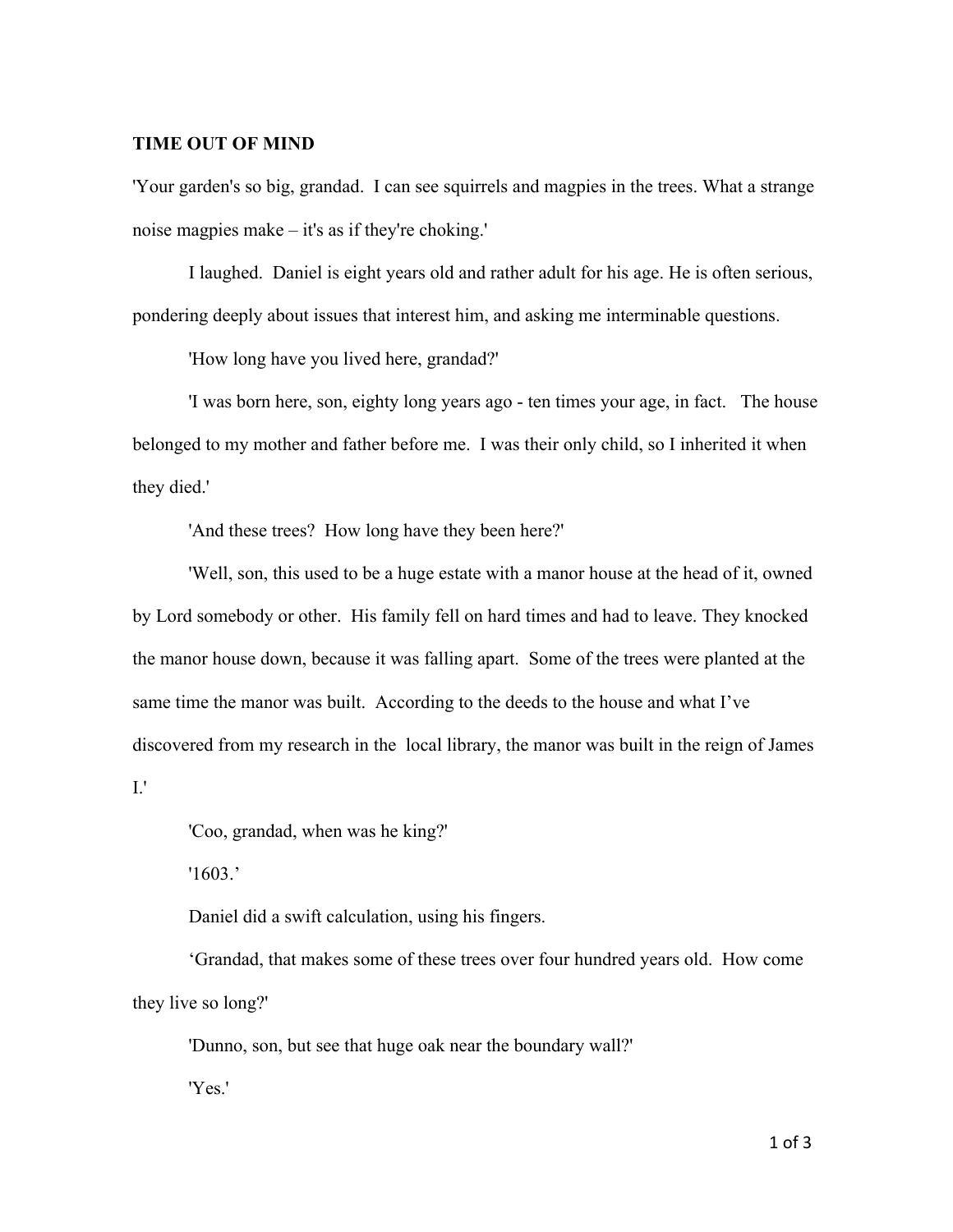'That oak might still be around six hundred years from now. Some yew trees are believed to be older than Jesus Christ himself.'

'That's unbelievable. Why don't we live as long as trees, grandad?'

I smiled.

'Because we're made up of skin, bone and organs which decay in time. Seeing as you're so good with computers and the like, Daniel, I suppose we're programmed at birth to die. Look at me, all leather skin, bald head and varicose veins. I'm not long for this world.'

'Don't say that, grandad.'

I changed the subject.

'In a way, Daniel, trees mirror our own lives. They germinate, grow into saplings, mature, age, then die, just like us. See that hornbeam over there?'

'Yes.'

'I planted that forty years ago. Look at it now. In tree years it's only a teenager.'

'I've been up close to it, grandad. It's got yours and grandma's initials carved on the trunk.'

'That's right, son. I did that on the very day your grandma and I, God rest her soul, were married. We were very much in love and we wanted to do something to remind us of our love as we grew old together and the tree matured.'

'Are any of the trees in your garden dying?'

'Yes, son. That big ash over in the corner. It's caught a disease - they call it ash dieback.'

'So trees are like us - they catch diseases and they can die from them?'

2 of 3